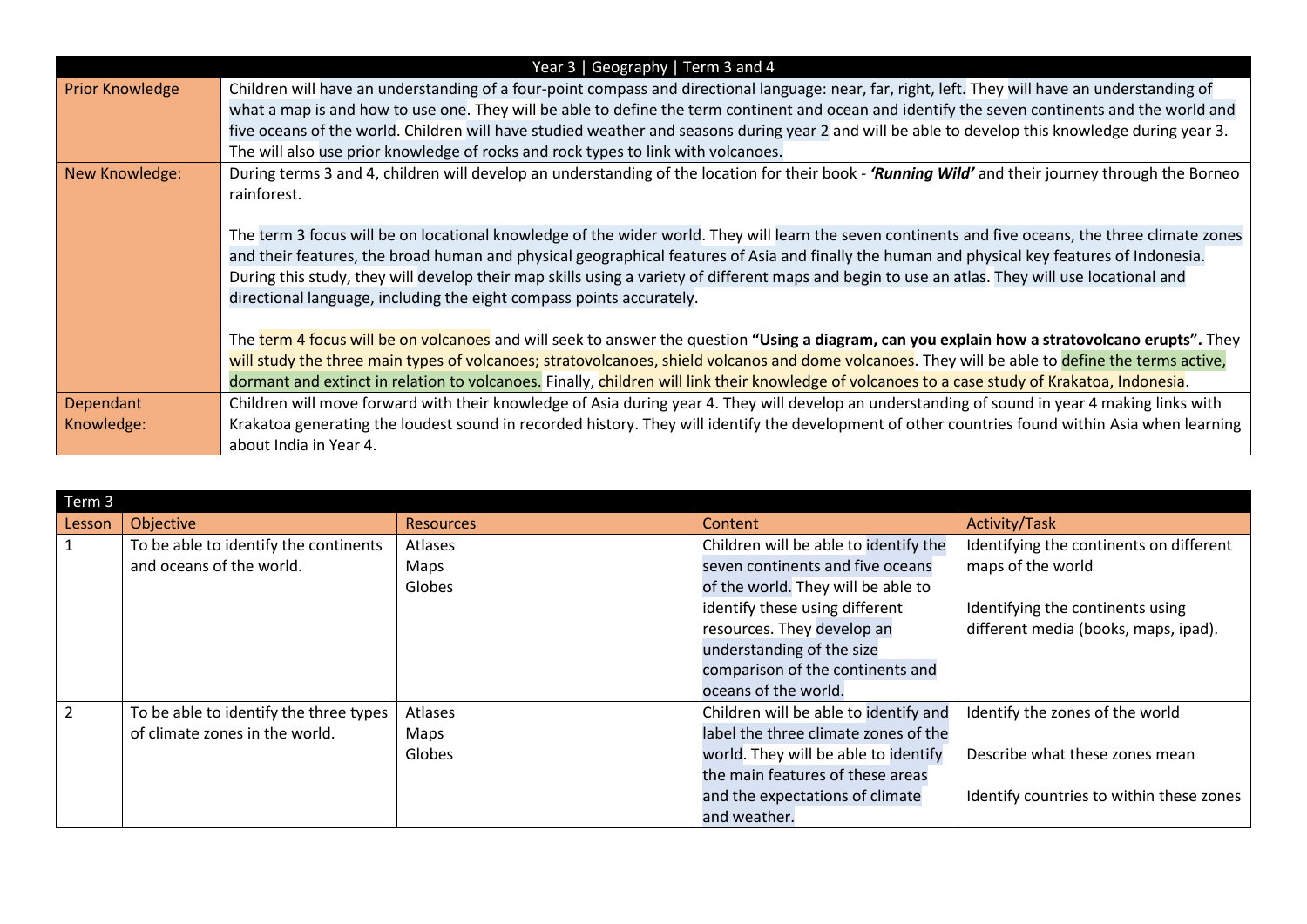| $\overline{3}$ | To be able to identify the main four | Atlases | Children will develop on their       | Identify the countries and capital cities |
|----------------|--------------------------------------|---------|--------------------------------------|-------------------------------------------|
|                | nations of the United Kingdom and    | Maps    | understanding of Europe to           | of the UK.                                |
|                | their capital cities.                | Globes  | identify the location of the United  |                                           |
|                |                                      |         | Kingdom. They will identify the      | Identify the surrounding waters.          |
|                |                                      |         | four nations, England, Scotland,     |                                           |
|                |                                      |         | Wales and Northern Ireland and       | Describe the UK using                     |
|                |                                      |         | their capital cities. They will      | locational/directional language.          |
|                |                                      |         | develop their locational and         |                                           |
|                |                                      |         | directional knowledge using eight    |                                           |
|                |                                      |         | compass points to looks at           |                                           |
|                |                                      |         | relationships between different      |                                           |
|                |                                      |         | locations and landmarks.             |                                           |
| 4              | To be able to identify key locations |         | Children will develop an             | Identify different symbols used on a      |
|                | on a local map.                      |         | understanding of Bromley, looking    | map.                                      |
|                |                                      |         | at local maps.                       |                                           |
|                |                                      |         | Children will use keys and symbols   | Written explanation of a small section    |
|                |                                      |         | to understand the features of their  | of map of Bromley using symbols to        |
|                |                                      |         | locality.                            | support.                                  |
| $\overline{5}$ | To be able to identify Asia and      | Atlases | Children will be able to identify    | Identify Asia on a map                    |
|                | explain its physical structure.      | Maps    | Asia and describe its location with  |                                           |
|                |                                      | Globes  | in the North Eastern Hemisphere.     | Describe Asia - climate zone,             |
|                |                                      |         | They will develop an understanding   | hemisphere, surrounding oceans            |
|                |                                      |         | that it is the largest continent in  |                                           |
|                |                                      |         | the world and its surrounding        |                                           |
|                |                                      |         | oceans; Pacific Ocean, Indian        |                                           |
|                |                                      |         | Ocean and Arctic Ocean. They will    |                                           |
|                |                                      |         | begin to use an eight-point          |                                           |
|                |                                      |         | compass to develop their locational  |                                           |
|                |                                      |         | language.                            |                                           |
| 6              | To be able to describe the human     |         | Children will develop an             | Identify physical features of Indonesia   |
|                | and physical features of Indonesia.  |         | understanding of this location       | on a map                                  |
|                |                                      |         | within Asia. Developing on their     |                                           |
|                |                                      |         | understanding of the continent,      | Description of Indonesia's physical       |
|                |                                      |         | they will explore the human and      | geography                                 |
|                |                                      |         | physical features of the country.    |                                           |
|                |                                      |         | They will be able to name and        | Description of human settlement in        |
|                |                                      |         | locate the capital city - Jakarta on | Indonesia                                 |
|                |                                      |         | a map. Develop an understanding      |                                           |